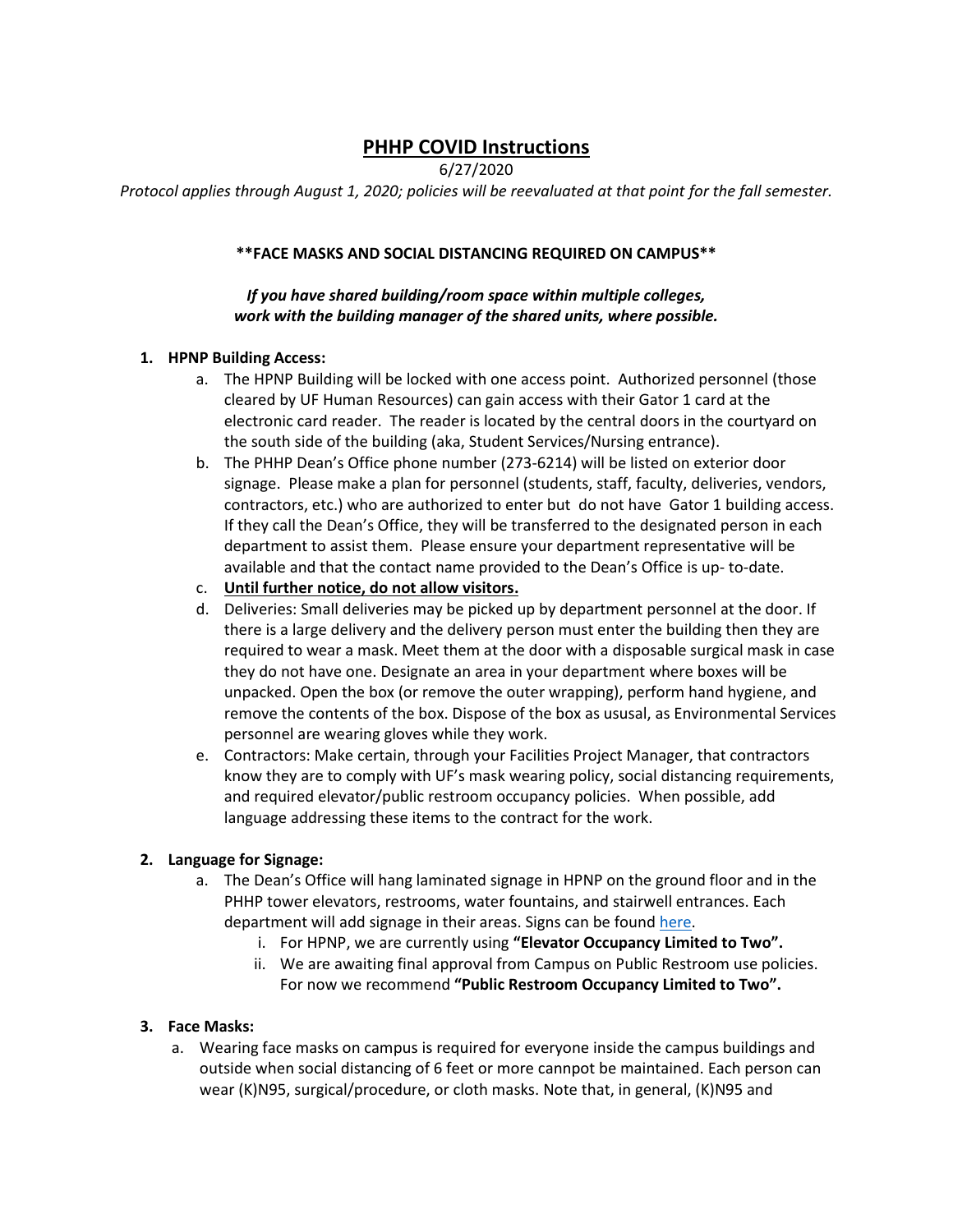surgical/procedure masks provide better protection against COVID-19 than cloth masks. Wearing a mask is a critical step to help slow the spread of COVID-19.

- b. The protocols for wearing and reusing masks are described below. Masks are to be worn properly in all open/community spaces and may only be removed when individuals are alone in their office with the door closed.
- c. The Dean's Office will provide each department with  $\sim$ 35 disposable masks (procedure type) per person.
- d. When individuals are given surgical masks or decide to wear cloth masks please direct them to the following links on how to use them properly; [https://www.who.int/emergencies/diseases/novel-coronavirus-2019/advice-for](https://www.who.int/emergencies/diseases/novel-coronavirus-2019/advice-for-public/when-and-how-to-use-masks)[public/when-and-how-to-use-masks;](https://www.who.int/emergencies/diseases/novel-coronavirus-2019/advice-for-public/when-and-how-to-use-masks) [https://www.youtube.com/watch?v=n1eeQeAe80A.](https://www.youtube.com/watch?v=n1eeQeAe80A)
- e. In general these steps should be followed when putting on a mask:
	- I. Wash your hands before putting on your face covering
	- II. Put it over your nose and mouth and secure it under your chin
	- III. There should not be visible gaps around the mask when you're wearing it. If the mask with ear loops does not fit you properly, then try a mask with ties instead to allow for a more tailored fit.
	- IV. When wearing a mask, the fabric should not be flush against your mouth. Make sure that you are able to breath sufficiently when wearing your mask.
	- V. If your glasses fog up when you wear a mask then it's because your breath is escaping out the top of the mask. Try to wear a mask with a nose bridge (that allows you to close the gap over your nose) or place your glasses on top of the mask to hold it in place.
	- VI. Note that most surgical/procedure masks should be worn with the more colorful side out (white or lighter side toward the mouth).
- f. Keep the covering on your face the entire time you're in public.
- g. When you are not wearing the mask over your nose and mouth, remove it completely. Don't put the mask down around your neck or up on your forehead. If you need to temporarily remove the mask, then remove one ear loop and pull the mask to the side.
- h. Assume that the outside of the mask is contaminated. If you touch it, then do hand hygiene.
- i. Disposable masks may be reused in the following manner: These masks can be recycled in between use by placing in a paper bag or breathable container for 72 hours. Make sure to mark the bag with a date to keep track easily. Before reusing a mask, ensure that it is in good condition with no visible tears or other damage. If the mask gets wet (including heavily sweating) or you engaged in higher risk activities (dense population or contact with known COVID positive person) then dispose of it.
- j. For nice infographics and visual instructions please see the following: [https://www.cdc.gov/coronavirus/2019-ncov/downloads/cloth-face-covering.pdf;](https://www.cdc.gov/coronavirus/2019-ncov/downloads/cloth-face-covering.pdf) [https://www.who.int/emergencies/diseases/novel-coronavirus-2019/advice-for](https://www.who.int/emergencies/diseases/novel-coronavirus-2019/advice-for-public/when-and-how-to-use-masks)[public/when-and-how-to-use-masks](https://www.who.int/emergencies/diseases/novel-coronavirus-2019/advice-for-public/when-and-how-to-use-masks)

# **4. Kitchen Areas/Public Water Fountains**

- a. Kitchen areas with a door should be closed and locked. Make sure applicances are clean and unplugged (i.e. coffee pots and microwaves) and refrigerators are empty.
- b. For open kitchen areas:
	- i. Rope or tape off the area and post a sign which states **"Kitchen is closed until further notice"**.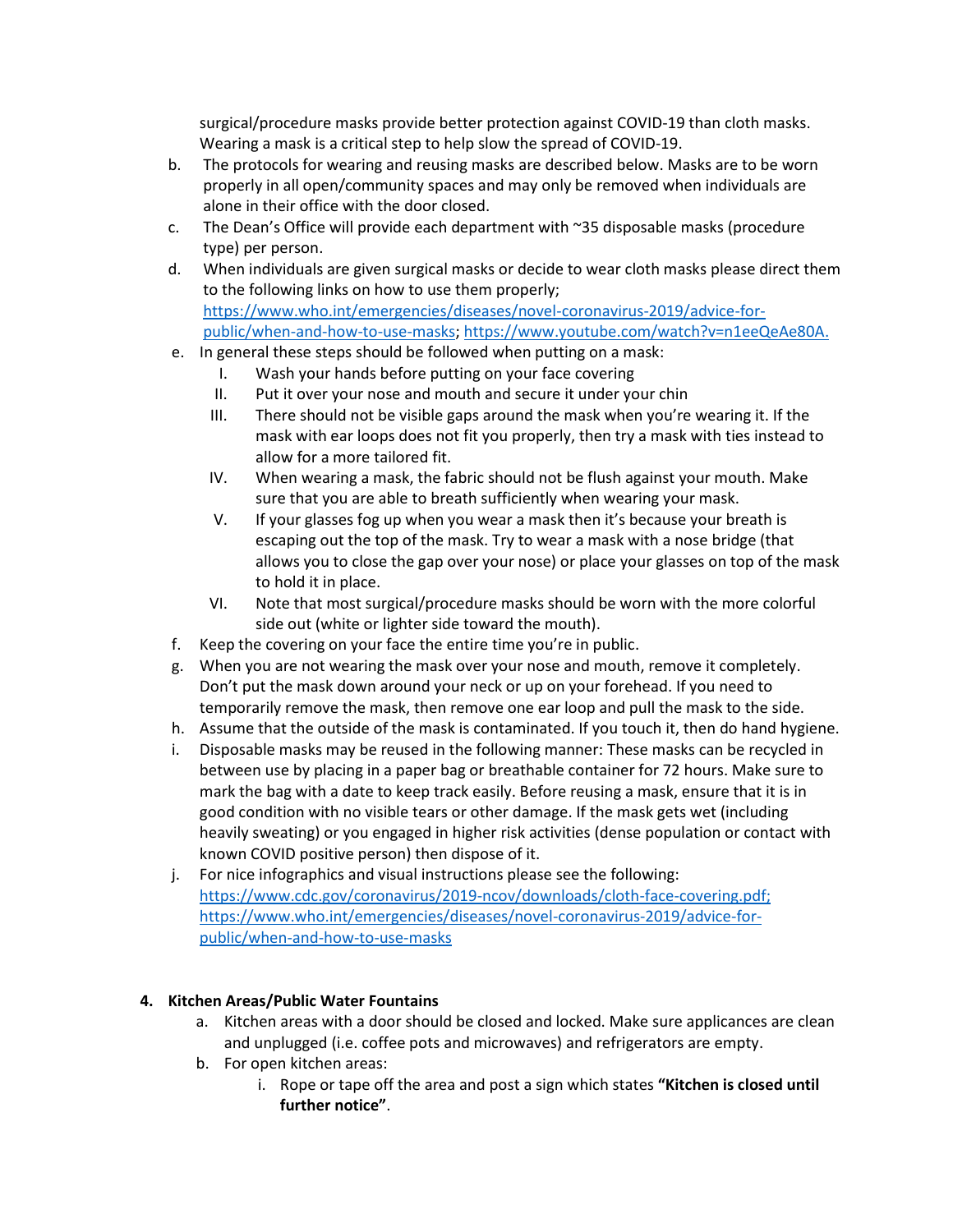- ii. Unplug microwaves and other appliances, clean out coffee makers, refrigerators etc.
- iii. Kitchen sinks may be available for hand washing and water bottle filling only and appropriate signage should be clearly displayed near the sink. Otherwise, sinks should be covered or taped off with signage stating sink can not be used.
- c. Public water fountains will be availale for water bottle filling but will be taped off for regualt use with appropriate signage posted, **"Water bottle filling station only. Please do not drink directly from the fountain".**

# **5. Room Control**

- a. Classrooms: It is recommended that **8 feet of distancing** between individuals be maintained in classroom settings. In other spaces outside the classroom the 6 feet minimum rule should apply.
- b. Reception areas:
	- i. Mark six feet distances with painters or other non-destructive tape.
	- ii. Turn extra chairs to the wall or tape off depending upon the set up. If you have room for one chair make sure it is set with the chair back to the reception desk, open area or at a minimum, perpendicular.
- c. Conference rooms:
	- i. Mark the conference room table so seating is six feet apart, including on the diagonal.
	- ii. Tape the areas of the table that are not open to seating.
	- iii. Stack/turn extra chairs to face the wall and where necessary tape off.
- d. Hallways: social distancing practices include implementing 6 foot barriers between individuals. In some cases, one way traffic protocols will be implemented. Direction of traffic flow should be clearly marked with signage and when possible, taped arrows on the floor.
- e. Shared offices: Social distancing practices will be determined by department-level administration:
	- i. If 6 foot distancing is not possible, shared offices need to be converted to single use. We suggest using a rotational schedule, such as the following:
		- a. Employees in shared areas work in teams so time in the office is rotated among different people (i.e. every other week) to allow each office to become single use and corridor density is kept low.
	- ii. Cleaning procedures, as described below, must be followed.
	- iii. Desks and occupants should face away from each other with a minimum of 6 feet between the occupants' chairs. Desks may face each other if there is a physical barrier such as a tall hutch or plexiglass shield.
	- iv. If this is not possible, relocate one of the occupants of the shared area.
- f. Single offices:
	- i. Unless your office is sufficiently large enough to maintain 6 feet of social distancing, no individual meetings should occur and Zoom (or other video conferencing technology) should be used whenever possible
	- ii. Wear a face mask unless your door is closed and you are alone.